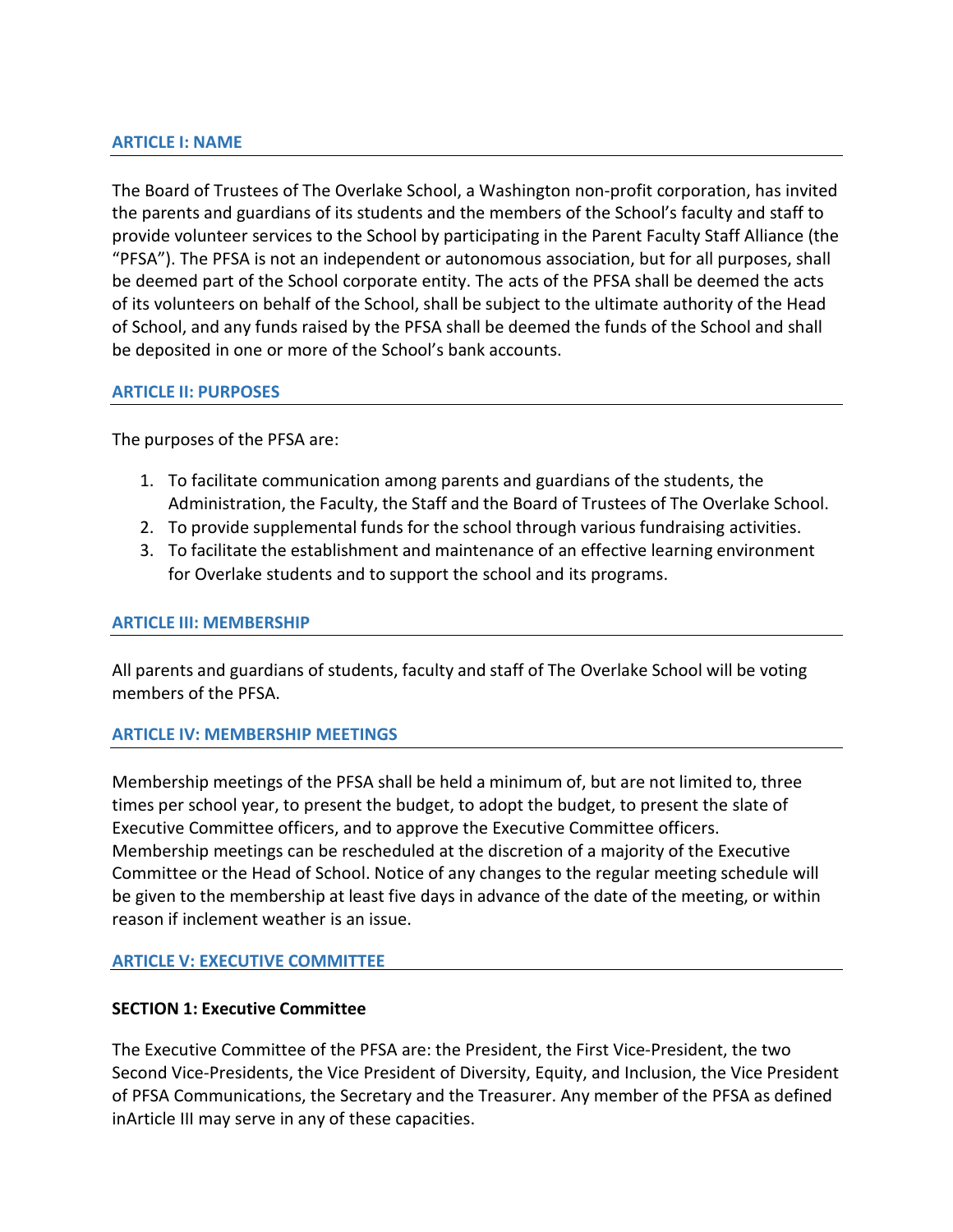# **SECTION 2: Terms of Office**

The annual election of the Executive Committee will be held during the May meeting. The term of office for all PFSA Executive Committee members will be one year; however, they may be reelected for one additional term in the same position.

# **SECTION 3: Duties of the Executive Committee**

The President presides at all meetings of the PFSA and of the Executive Committee of the PFSA, is an ex officio member of all committees, performs other duties pertaining to office and is a nonvoting member of The Overlake School Board of Trustees.

The First Vice President presides at meetings in the absence of the President, is an ex officio member of all committees and performs all other duties as may be assigned by the President. The First Vice President will become the President of the PFSA at the end of the current President's term.

The Second Vice President(s) serve(s) as Grade Level Representative Coordinator(s) and perform(s) other duties that may be assigned by the President. There may be two Second Vice Presidents serving overlapping terms at one time.

The Secretary will keep a record of the proceedings of all meetings of the PFSA membership, will provide the President with a list of unfinished business, will attend to all correspondence of the PFSA, and will distribute copies of the previous membership meeting minutes to members prior to each meeting.

The Treasurer will maintain an accounting of all funds of the PFSA and will authorize disbursements of funds.

The Vice President of Diversity, Equity and Inclusion will ensure that all parents and guardians feel welcome and included and that the school's DEI goals are supported through the PFSA organization.

The Vice President of PFSA Communications will coordinate PFSA communications within the Overlake parent and guardian community. Preside as managing editor for an accurate, concise, informative, and fun monthly PFSA newsletter to the parent and guardian community. In conjunction with the school, maintain and update a year-long communications plan for the PFSA.

## **ARTICLE VI: COMMITTEES**

## **SECTION 1: Standing Committees**

**The Executive Committee** will consist of the President, the First Vice President, the Second Vice President(s), the Vice President of Diversity, Equity, and Inclusion, the Vice President of PFSA Communications, the Secretary, and the Treasurer. The Executive Committee will conduct any business of the PFSA that must be accomplished in the intervals between monthly membership meetings of the PFSA and will report at the next monthly membership meeting of any such business conducted between membership meetings. The Executive Committee is subject to the ultimate authority of the Head of the School.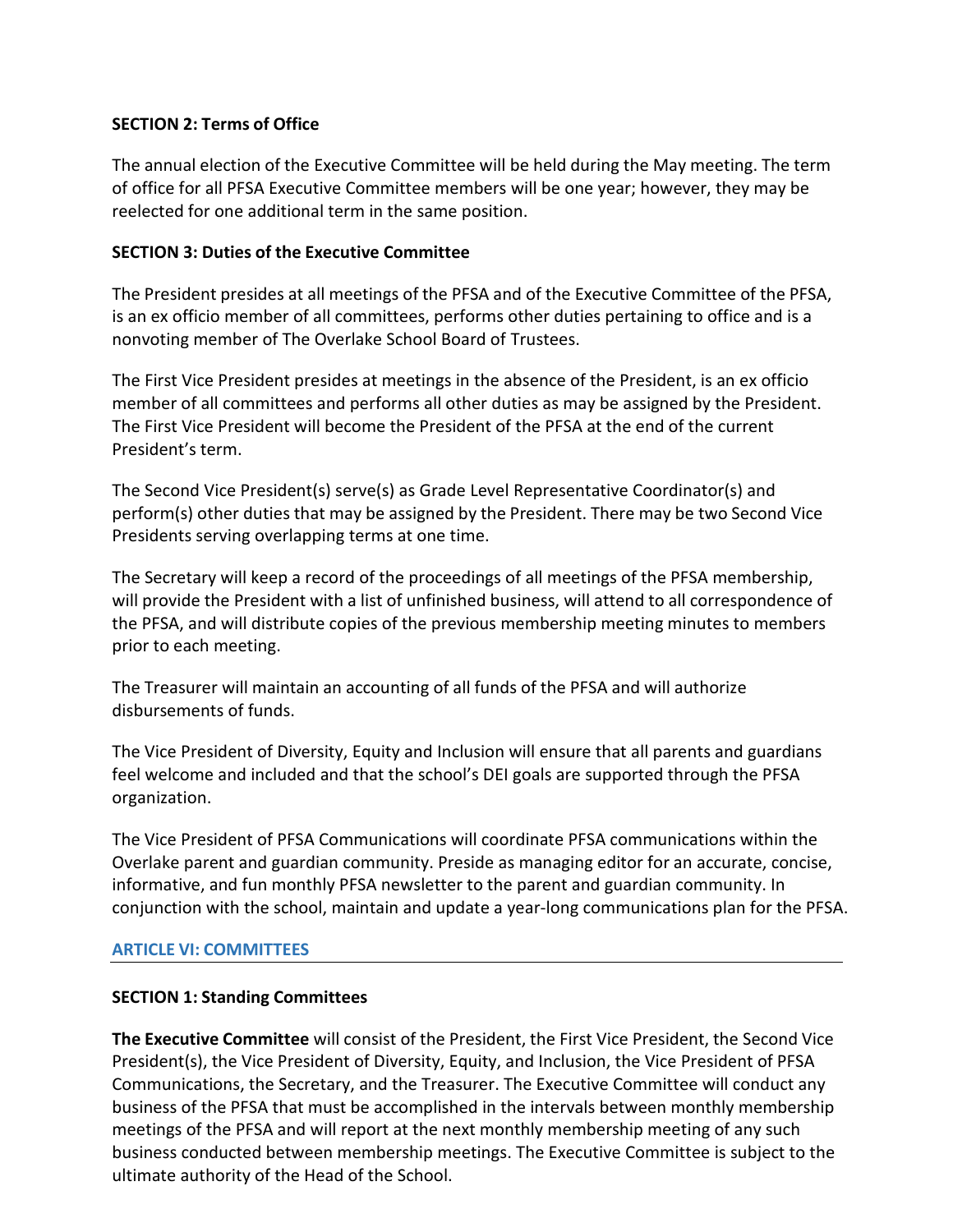**The Allocations Committee** will consist of the Allocations Chairperson as appointed by the President, five other members from the general membership, one of whom must be a faculty or staff member, and the Head of School as an ex officio member. The committee will meet as deemed appropriate by the Chairperson to review requests for funds from an allocation set aside by the PFSA, and select those it will recommend for approval, subject to school policy.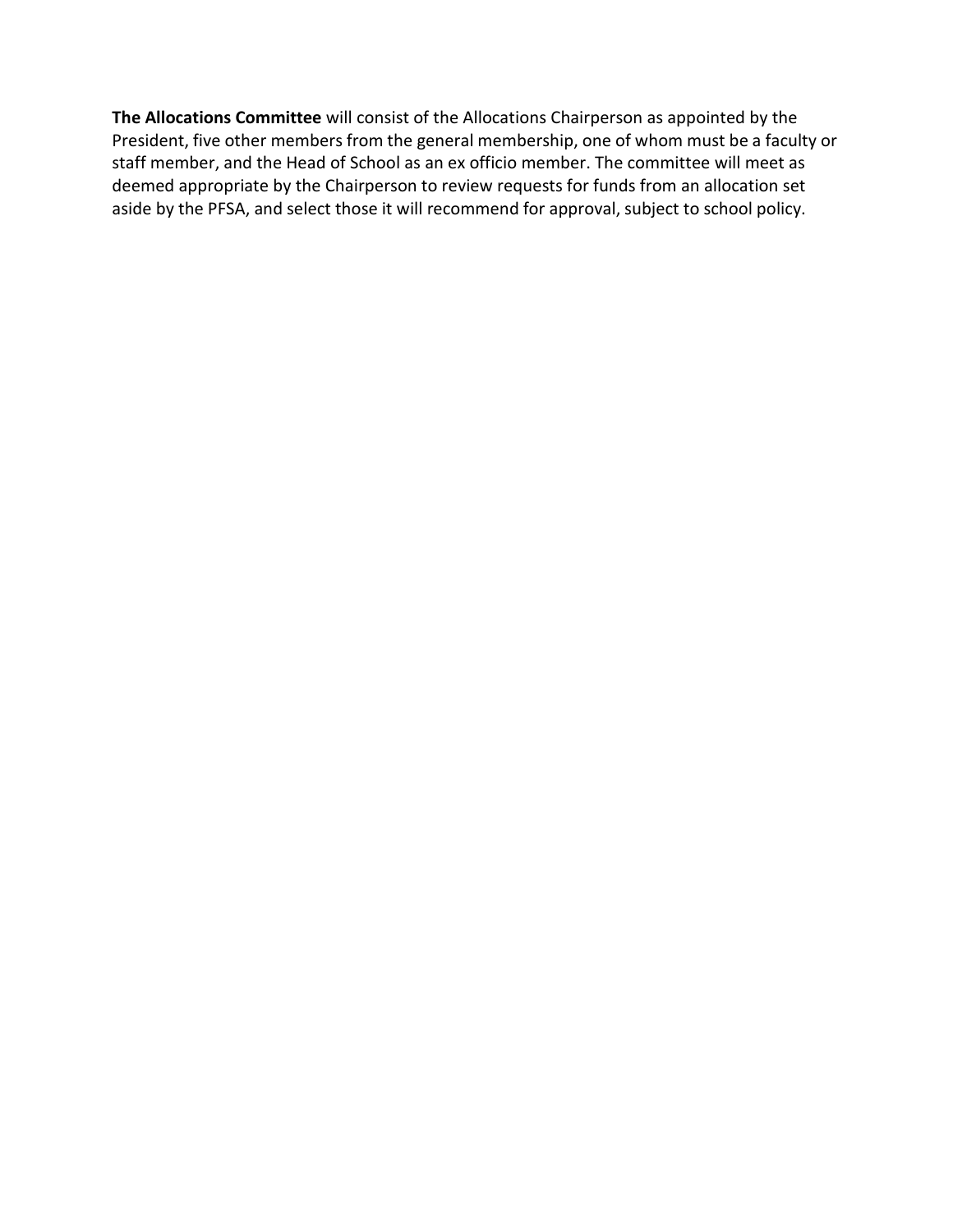Parents, faculty, staff and students are eligible to request funds. At monthly membership meetings, the Allocations Committee will present any recommendations based on recent requests for approval.

**The Nominating Committee** will be chaired by the First Vice-President. This committee will generally consist of five additional members selected by the First Vice-President, one of whom will be the Director of Development. Members should represent the widest possible range of grade levels. Other members of the Executive Committee may not serve on this committee but may provide input to committee members upon request. The Nominating Committee will meet a minimum of one time during the second semester of the school year to nominate Executive Committee members. The slate will be presented at the PFSA membership meeting in April and elections will be held at the May membership meeting. The Nominating Committee may also meet as needed throughout the year to fill positions that are or become vacant.

## **SECTION 2: Other Committees**

Other Committees may include: Faculty/Staff Appreciation, ParentNet, Auction, OFTA, OAC, and Historian. The Executive Committee may establish new committees for fundraising or other projects as deemed necessary or desirable to carry out the activities of the PFSA.

#### **ARTICLE VII: QUORUM**

A quorum shall consist of two members of the Executive Committee and eight other general members. Provided that a quorum was present at the beginning of the meeting, a majority of the votes cast by the members present and voting will be accepted as the decision of the PFSA membership.

#### **ARTICLE VIII: BUDGET**

## **SECTION 1: Budget**

Expenses of the PFSA shall be funded by an annual allocation from The Overlake School's operating budget. The Head of School shall determine the amount of funding annually. The PFSA shall have the authority to budget the allocated funds.

Using a zero-based budgeting process, the Executive Committee will create and present the preliminary budget for the following fiscal year for discussion at the May membership meeting and for approval at the September membership meeting.

#### **SECTION 2: Contingency Funds**

Any request for funds that cannot be met by the Allocations committee but are deemed appropriate by the Executive Committee may be funded from available PFSA contingency funds. All requests for a dollar amount up to five percent of total contingency funds may be approved by the Executive Committee. Any requests for a dollar amount over five percent of